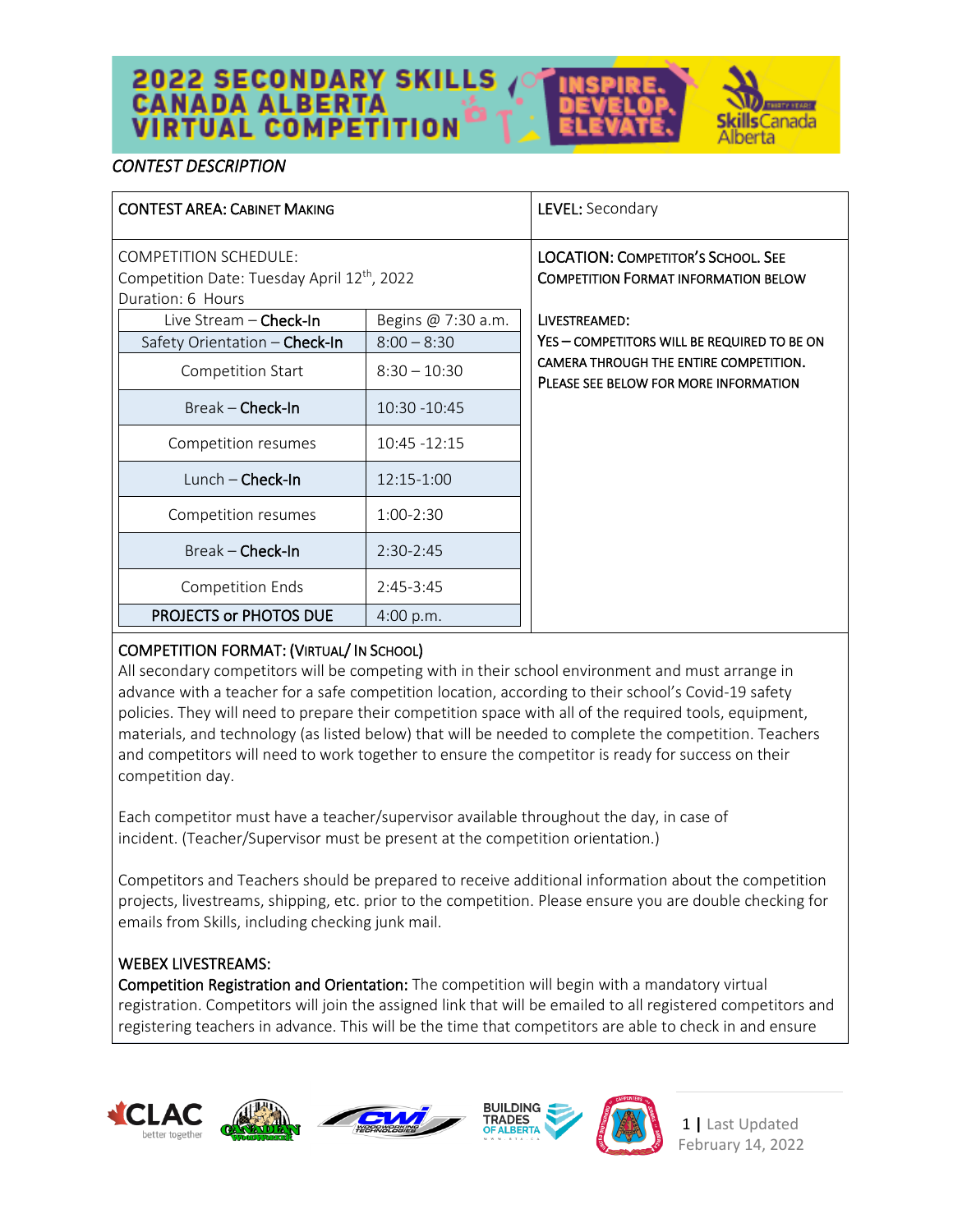# **2022 SECONDARY SKILLS<br>CANADA ALBERTA<br>VIRTUAL COMPETITION** anada perta

sound, cameras, and tech are working appropriately. The registration will be followed by competition orientation. Camera's MUST be on and competitors visible on the camera during the orientation. Competitors will join the assigned videoconference link that will be emailed to all registered competitors. Competitors will need to position their camera in such a way that the judges can see their entire work area from an exterior view. It is highly recommended that technology be set up and tested prior to the day of the competition. Competitors will be expected to have their camera on for the orientation but will be able to log off once the competition has started.

# PROJECT SUBMISSION DEADLINE: April 12th by 4:00PM

Submissions will be due within 15 minutes of the end of competition time. Please note: Late submissions sent after the date and time specified above will not be accepted.

Competitors must use the photo template (found with the project prints) to showcase their final project work. They must upload this completed document by the time above to the link below:

# PROJECT SUBMISSION LINK:

- <https://form.jotform.com/SkillsAB/2021PSCC>
- Multiple files can be uploaded at once, each file has a maximum size of 1G. If file sizes are larger than 1G, please follow alternate instructions through the submission link.

ACCEPTED FILE TYPE: pdf, doc, docx, xls, xlsx, csv, txt, rtf, html, zip, mp3, wma, mpg, flv, avi, jpg, jpeg, png, gif. If you would like to submit a different type of file, please place it in a zip folder.

To create a zip file – Select all the files that you would like to submit and right-click your mouse, a menu will open, select Send To, and then click on Compressed (zipped) folder. A zip file will then be created containing your submission documents.

Submissions will be due within 15 minutes of the end of competition time. Please note: Late submissions sent after the date and time specified above will not be accepted.

# SAFETY:

The health, safety and welfare of all individuals involved with Skills Canada Alberta are of vital importance. Safety is a condition of participation with Skills Canada Alberta and shall not be sacrificed for the sake of expediency. At the discretion of the judges and technical committees, any competitor can be denied the right to participate should they not have the required proper safety equipment and/or act in an unsafe manner that can cause harm to themselves or others.

Safety Checklist: It is the responsibility of each competitor and teacher to review the Safety Checklist in advance of the competition to ensure all safety requirements are met prior to the competition. During the official competition orientation, the Safety Checklist will be formally reviewed with competitors. The Safety Checklist is posted as a sperate document with the Contest Description. Submission Link for Portfolio & Pictures: <https://form.jotform.com/SkillsAB/2022SCAVC>





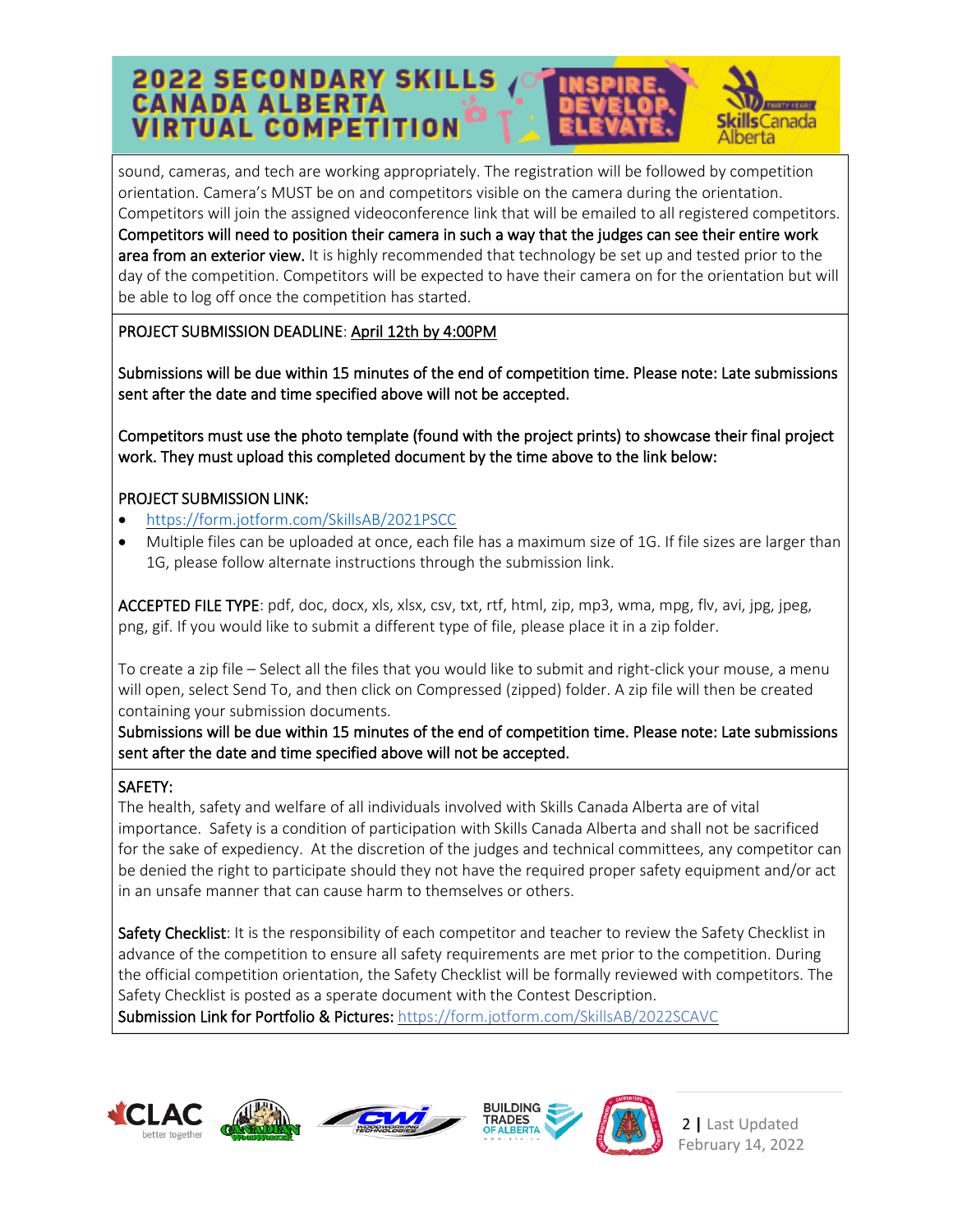# **2022 SECONDARY SKILLS<br>CANADA ALBERTA<br>VIRTUAL COMPETITION s**Canada Iberta

AWARDS CEREMONY INFORMATION: Please join us for a live virtual awards ceremony on May 6<sup>th</sup> at 6:30PM.

Please note: This document is subject to change as competition information is updated. Competitors are responsible for staying up to date with the most recent information. Check the footer for last updated date. Changes will be highlighted in yellow.

# CONTEST INTRODUCTION

The *Button Box* project is designed to provide an opportunity for contestants to demonstrate a variety of woodworking skills and abilities. Participants will need to be able to interpret the drawing and perform various joinery techniques to construct the project. The competent and safe use of hand tools, portable power tools and stationary power tools will be required to complete the project.

# SKILLS AND KNOWLEDGE TO BE TESTED

- Reading plans
- Planning work procedures
- Layout and cutting of dovetail joints with hand tools
- Cutting components to size accurately with mitre and table saws
- Efficient glue up and assembly of the project
- Competent clean up and sanding of the project

# PROJECT DESCRIPTION

The project is a 4 corner mitred box with a sliding tray and a chamfered lid with hardwood edging. It is designed to reinforce common cabinetmaking practices, as well as, test higher level hand skills in a short time frame.

- A mitred case reinforced with dowel pegs
- Hand cut dovetails as part of a wood on wood sliding tray
- A chamfered lift off lid with a universal reveal.

# EQUIPMENT & MATERIALS

# Equipment and Materials Supplied by the Committee to the Competitor:

Each competitor will receive one (1) project kit that contains the required materials to build project.

# Equipment and materials competitors must supply:

| Safety glasses                              | Safety foot wear | Metric tape measure |  |
|---------------------------------------------|------------------|---------------------|--|
| Pencils (HB or 2H)<br>Calculator (optional) |                  |                     |  |

• NO PRE-MADE JIGS WILL BE ALLOWED. Milled material will be provided.







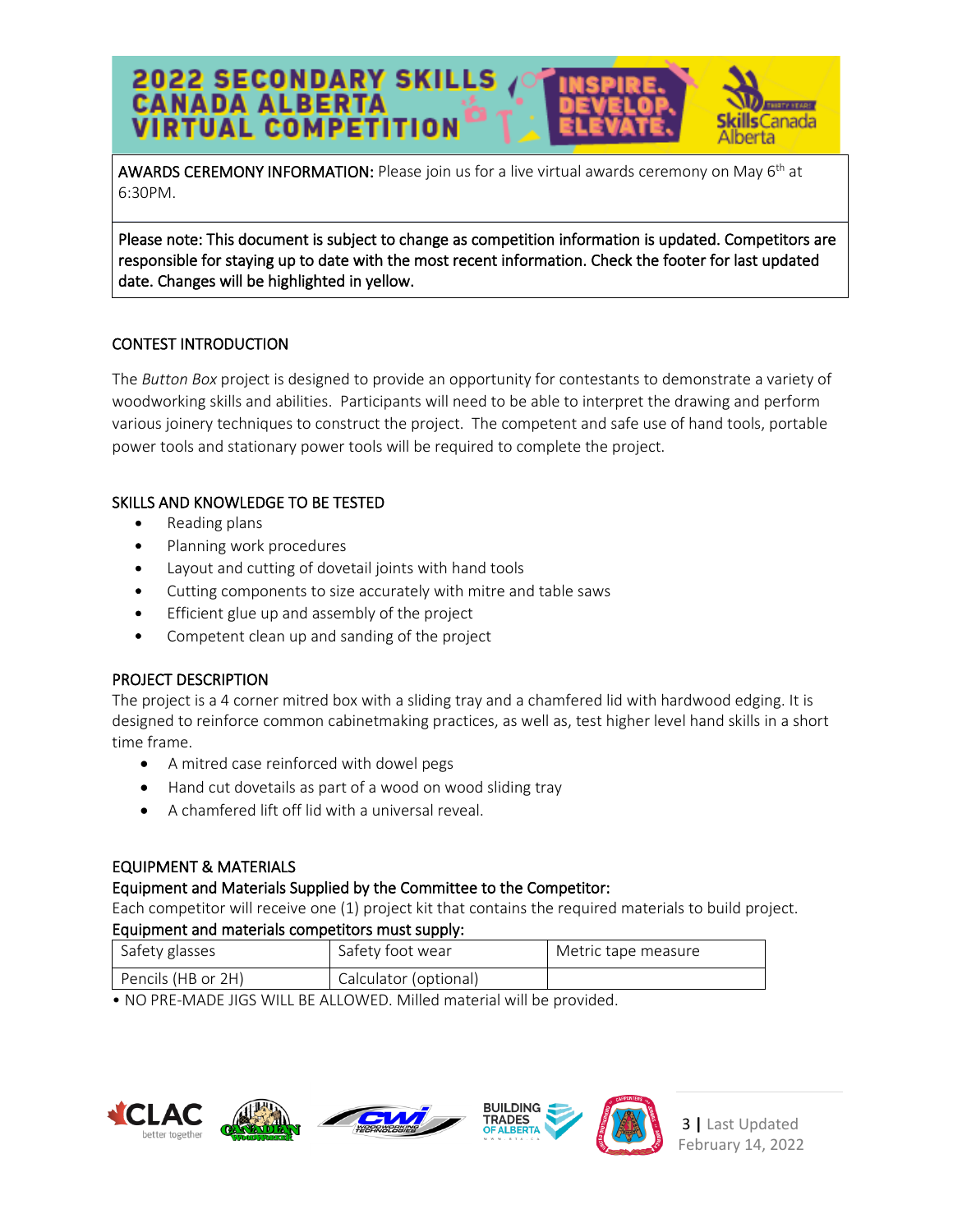**2022 SECONDARY SKILLS**<br>CANADA ALBERTA **VIRTUAL COMPETITION** 



#### Competitors materials will be limited to the following:

| <b>HAND TOOLS</b> | <b>EQUIPMENT</b>              | <b>SUPPLIES</b>                        |
|-------------------|-------------------------------|----------------------------------------|
| Sanding Block     | Table saw- mitre gauge or     | Supplied wood & materials              |
| Block plane       | crosscut sled/mitre sled      | *extra materials may be used for setup |
|                   |                               |                                        |
| Coping/Fret saw   | Router table                  | Supplied router bits                   |
| Marking Gauge     | Compound Mitre saw            | All adhesives                          |
| Square            | Workbench                     | Masking tape                           |
| Sliding t-bevel   | Drill Press / Cordless drills | Sandpaper (80-150 grit)                |
| Dovetail saw      | Laminate Trimmers             | Brad point drill bit (to match dowel)  |
| Bevelled chisels  | Bar and f-clamps              |                                        |
| Orbital Sander    |                               |                                        |

#### RECOMMENDED PROCEDURES LIST Instructors may set up all router table operations.

Mitres for Carcass- Table Saw with a mitre gauge & auxiliary fence or mitre sled or mitre Saw

Plough (Dado) cut for tray- Router table. This is NOT a stopped cut.

Plough (Dado) cut for carcass- Router table or multiple cuts ripping on the Table Saw.

Rabbet for Lid- Router table or Table saw with supervision.

Chamfer for Lid- Router table set up or laminate trimmer with material clamped.

Dowels and Lid hole- Drill press or hand drill.

Dovetails- Hand Cut Only. No power tools may be used in any part of this process.

Edging- Flush trim bit on a laminate trimmer or block plane and hand sanding.









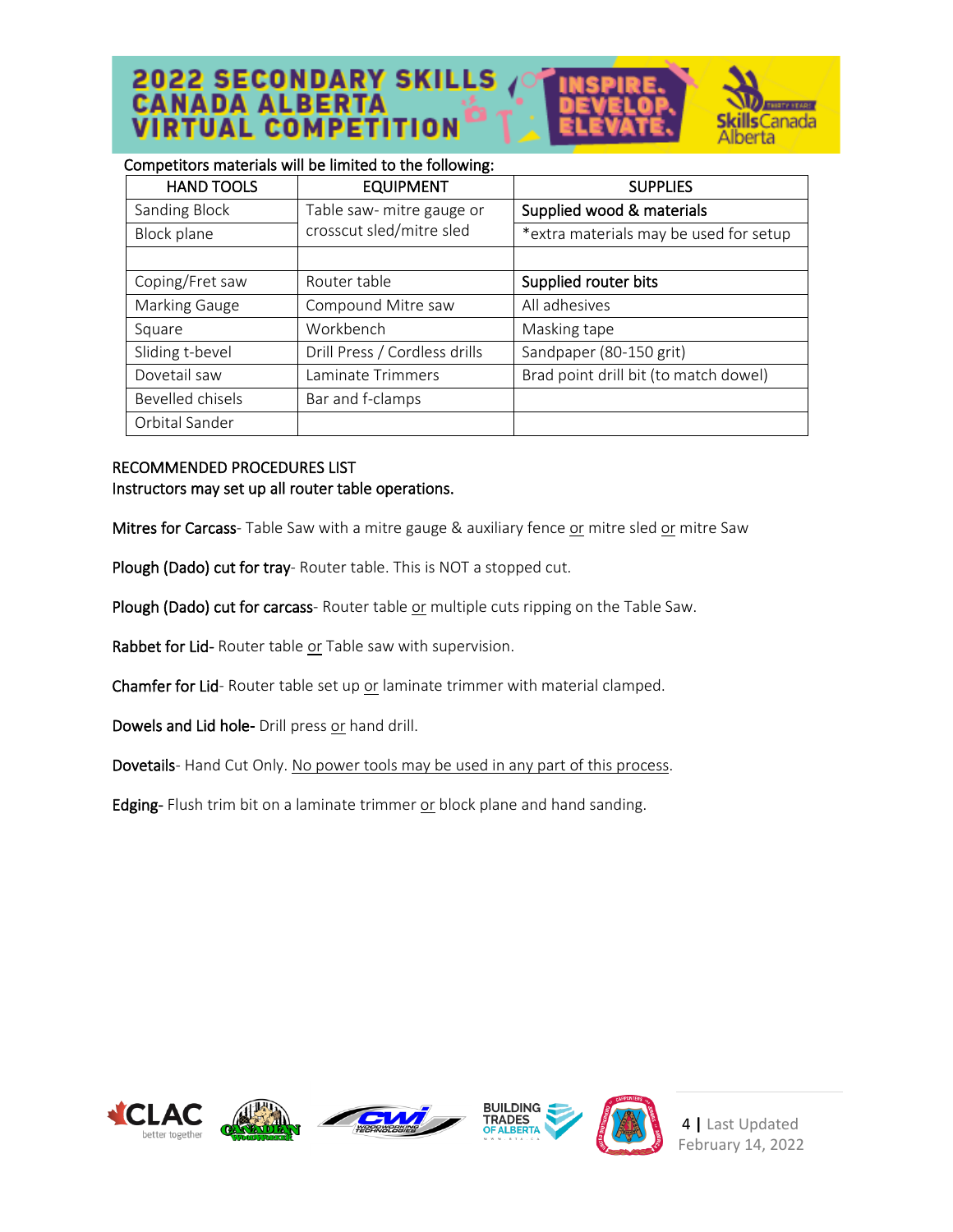# **2022 SECONDARY SKILLS<br>CANADA ALBERTA<br>VIRTUAL COMPETITION s**Canada iberta

#### CLOTHING REQUIREMENT

It is important that competitors present a professional image and appearance. Appropriate work clothing must be worn to compete. All clothing must be neat and clean and free of rips and tears. Casual wear such as shorts will not be permitted. No loose fitting clothes or jewelry.

# RELATED CAREER AND TECHNOLOGY STUDIES COURSES

Descriptions of all modules are located at the following website: [https://education.alberta.ca/media/160534/con\\_course\\_summaries\\_old.pdf](https://education.alberta.ca/media/160534/con_course_summaries_old.pdf)

| CON1010 | CON1120 | CON1130 | CON1160 |
|---------|---------|---------|---------|
| CON2130 | CON2140 | CON2170 |         |

#### JUDGING CRITERIA

- Dimensions 24%
- Joinery 46%
- Fit and Finish 30%

Overall Total 100%

# TIE BREAKING PROCESS

The quality of the dovetails will determine the winner in the event of a tie. If the results are still inconclusive the quality of the remaining joinery will be used.

#### ADDITIONAL INFORMATION

#### Skills Canada Alberta Regional and Provincial Rules and Regulations

Regional and Provincial Rules and [Regulations](https://skillsalberta.com/policies-and-procedures)

#### Competitor Registration

Registration for Secondary Skills Canada Alberta Virtual Competition will open online at <https://portal.skillsalberta.com/> on January 26, 2022 at 8:30 AM. There will be no registration fee for competitors to compete. Late cancellation or drop-spots fees may apply.

# Lunch

Lunch will NOT be provided.